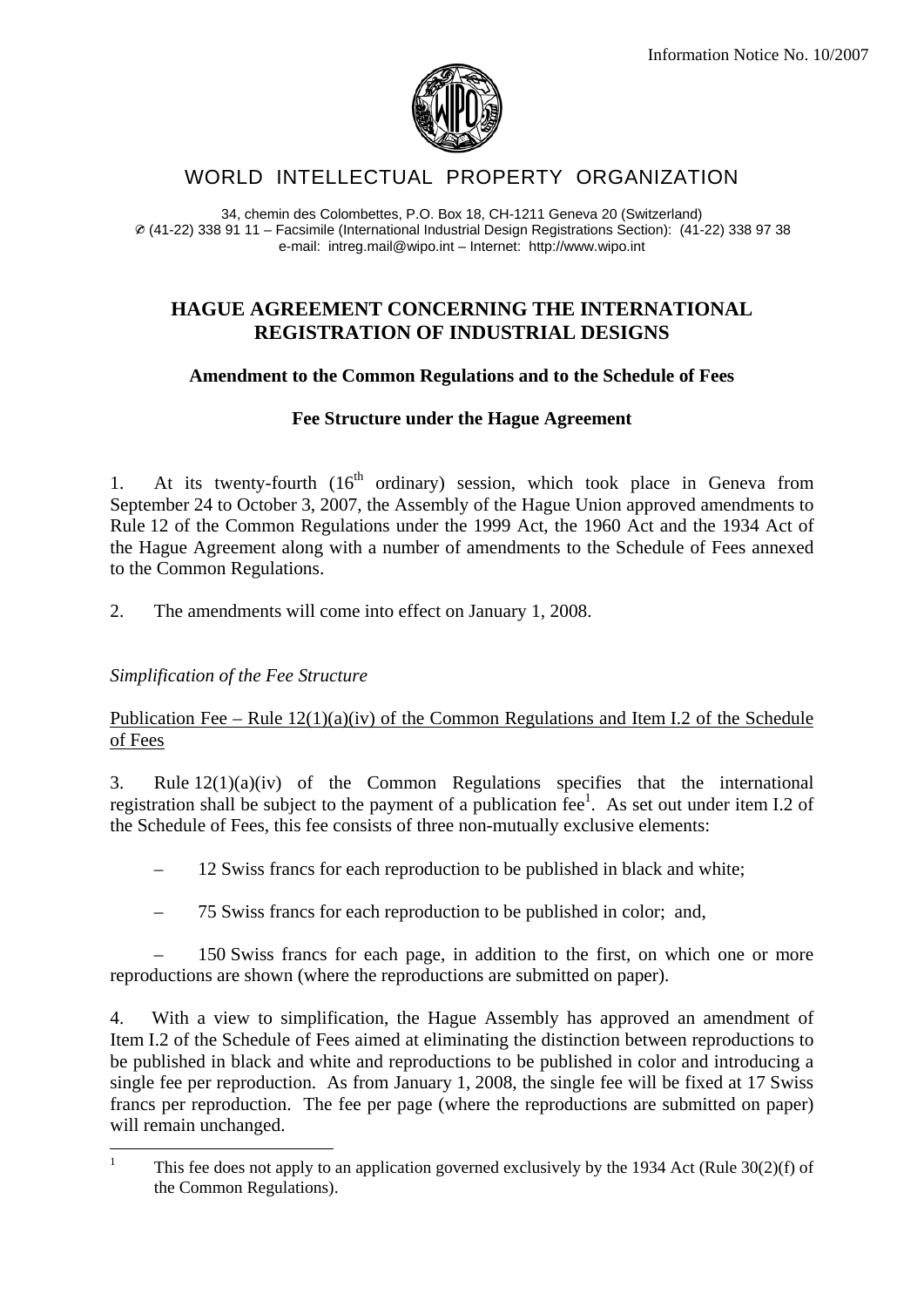5. The amended text of item I.2 of the Schedule of Fees is reproduced in the Annex hereto.

## Introduction of Different Levels of the Standard Designation Fee Concerning the International Application – Rule 12(1) of the Common Regulations and Item I.4 of the Schedule of Fees

6. Under Rule  $12(1)(a)(ii)$  and (iii) of the Common Regulations, an international application shall be subject to the payment of a standard designation fee in respect of each designated Contracting Party that has not made an individual fee declaration<sup>2</sup>, or of an individual fee in respect of each designated Contracting Party that has made such a declaration.

7. Leaving aside the case of an intergovernmental organization, the possibility of making an individual fee declaration is open only to States whose Office is "an Examining Office". According to Article 1 of the 1999 Act and Article 2 of the 1960 Act, this expression refers to the carrying out of an  $ex$  *officio* novelty examination<sup>3</sup>. . Between minimal formality examination (which the Office of a designated Contracting Party is spared in the international procedure under the Hague Agreement) and *ex officio* novelty examination, a range of levels of substantive examination exists amongst the various national and regional design right systems.

8. In order to better reflect these nuances, the Hague Assembly has approved an amendment of Rule  $12(1)(a)(ii)$  and (b), along with a consequential amendment of item 4 of the Schedule of Fees, for the purpose of introducing three different levels of the standard designation fee, as follows:

– level one, for Contracting Parties whose Office does not carry out examination on substantive grounds;

– level two, for Contracting Parties whose Office carries out examination on substantive grounds other than novelty (for example, on issues such as the definition of a "design", public order and morality, or the protection of State emblems);

– level three, for Contracting Parties whose Office carries out examination on substantive grounds, including a limited examination as to novelty (for example, an examination as to local novelty only, when the criterion for the validity of the design right is worldwide novelty), or examination as to novelty following opposition by third parties.

9. Furthermore, in accordance with new Rule  $12(1)(c)(i)$ , the application of levels two or three will be dependent on the making of a declaration by Contracting Parties, indicating the level of examination carried out by their Office and entering into force three months after its deposit with the Director General. In the absence of a declaration, level one will apply by default. This requirement of a declaration will ensure that users are aware of the precise level of standard designation fee applicable in respect of any given Contracting Party.

 $\frac{1}{2}$  This fee, however, does not apply with respect to Contracting Parties designated under the 1934 Act.

<sup>3</sup> Of the 44 States bound by the 1960 or the 1999 Act at the time of issuing the present information notice, only five had made the relevant declarations, namely: Bulgaria, Hungary, Kyrgyzstan, Moldova and Romania.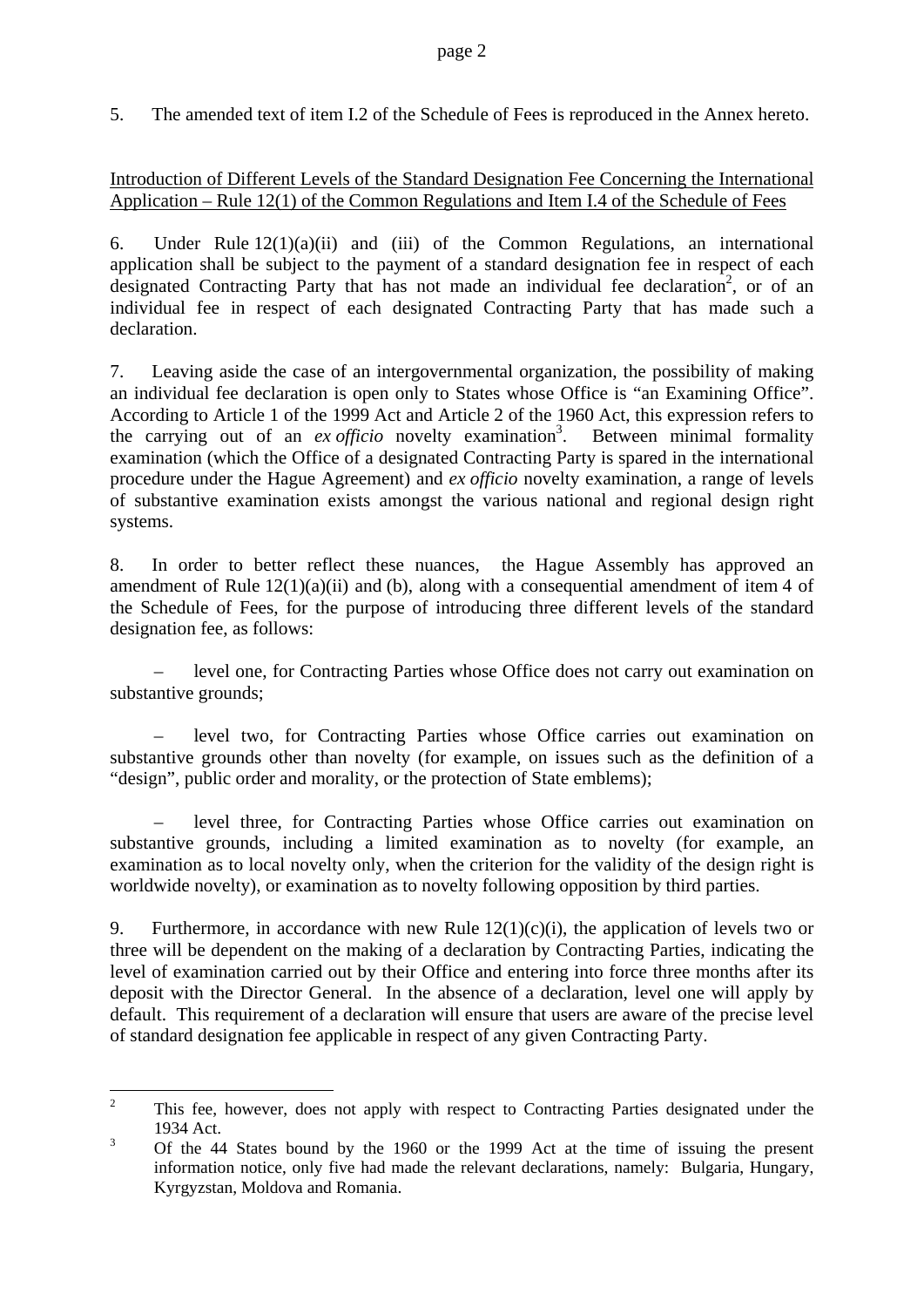10. It should be noted that a Member State may opt for a standard fee instead of an individual fee, or may opt for a lower level of standard fee although entitled to receive a higher level of such fee.

11. From January 1, 2008, the following will be the amounts of the fees at each of the three levels:

|             |                                                                  | Swiss francs |
|-------------|------------------------------------------------------------------|--------------|
| level one   | $-$ for one design<br>- for each additional design included      | 42           |
|             | in the same application                                          | 2            |
| level two   | $-$ for one design                                               | 60           |
|             | - for each additional design included<br>in the same application | 20           |
| level three | $-$ for one design                                               | 90           |
|             | - for each additional design included in<br>the same application | 50           |

12. Level one in amended item I.4 of the Schedule of fees corresponds to what is currently applied as the standard designation fee. The application of levels two and three to any State will be the subject of a further information notice and the application form and fee calculator will be updated accordingly.

13. The amended text of Rule 12 of the Common Regulations and of the consequential amendment to item I.4 of the Schedule of Fees is reproduced in the Annex hereto.

# Reduction of Fees for Applicants from Least Developed Countries (LDCs)<sup>4</sup>

14. Several programs of WIPO, including the Madrid system and the PCT, currently focus, through various means, on strengthening the capacity of LDCs to take advantage of intellectual property as a tool for development. In order, therefore, to improve the ability of design creators from LDCs to benefit from the Hague system, the Hague Assembly has approved an amendment to the Schedule of Fees under the Common Regulations, reducing the costs for applicants from LDCs of filing applications under the Hague Agreement. At present, the list of LDCs comprises 50 States, of which four are party to the Hague system, namely, Benin, Mali, Niger and Senegal.

 $\overline{4}$ <sup>4</sup> The listing of countries as "least developed" is established by the General Assembly of the United Nations on the recommendation of the Economic and Social Council (ECOSOC) and on the advice of the Committee for Development Policy (CDP). The list is reviewed every three years. Listing as an LDC is done in consultation with the government of the country concerned and takes place only with the government's consent. The list may be consulted on the UN website and on the WIPO website (*www.un.org/special-rep/ohrlls/ldc/list.htm* and *www.wipo.int/ldcs/en/country*).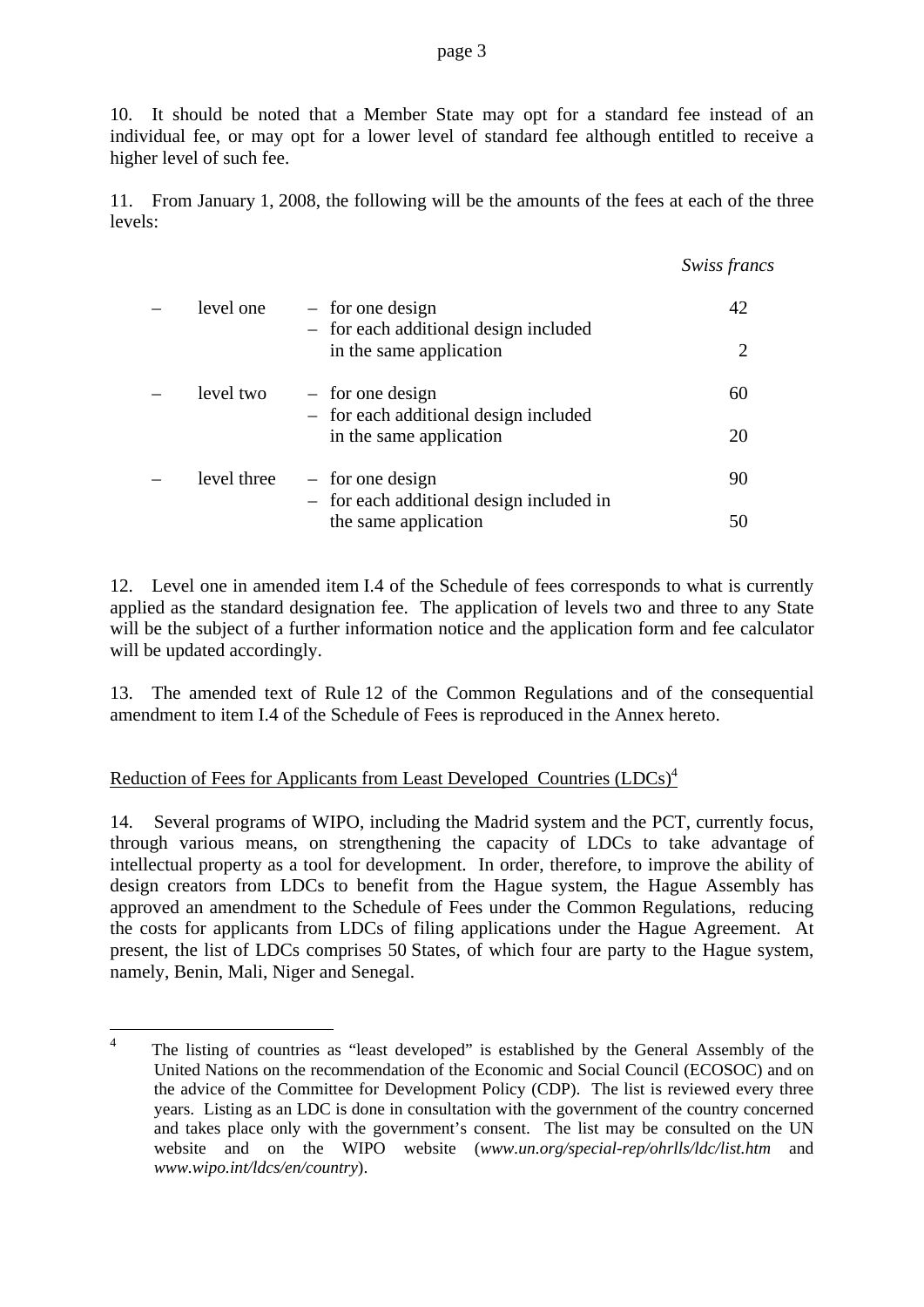15. The amendment will consist of a reduction to 10% of the regular amounts of all the fees prescribed in the Schedule of Fees, rounded to the nearest full figure, for ease of administration. Accordingly, as of January 1, 2008, the Schedule of Fees has been amended through the inclusion of a note under items 1, 2, 3, 4 and 6 thereof<sup>5</sup>.

16. The reduction will be offered to all applicants – whether natural persons or legal entities – whose sole entitlement to file an international application for industrial design protection under the Hague Agreement is a connection with an LDC, in accordance with the list established by the United Nations. If there are several applicants, each will be required to fulfill such criterion.

17. In the case of international applications governed exclusively or partly by the 1999 Act and/or the 1960 Act, it follows that, from January 1, 2008, for applicants from LDCs, the amounts of the fees payable will become:

|                                                                                                | Swiss francs |
|------------------------------------------------------------------------------------------------|--------------|
| Basic fee                                                                                      |              |
| $-$ for one design                                                                             | 40           |
| $-$ for each additional design                                                                 |              |
| Publication fee (taking into account the amendment<br>referred to in paragraphs 3 to 5, above) |              |
| $-$ for each reproduction                                                                      |              |
| $-$ for each page, in addition to the first                                                    | 15           |
| Description                                                                                    |              |
| where the description exceeds 100 words, per group<br>of five words exceeding 100              |              |

#### – Standard Fees:

With respect to Contracting Parties designated under the 1960 Act or the 1999 Act:

*Swiss francs*   $level one - for one design$  4 – for each additional design included in the same application 1  $level two - for one design$  6 – for each additional design included in the same application 2  $level three - for one design$  9 – for each additional design included in the same application 5

 $\frac{1}{5}$  The introduction of reduced fees for applicants from LDCs in the Madrid system in 2005 was implemented by the adoption of a similar note in the Schedule of Fees established under the Common Regulations under the Madrid Agreement and Protocol.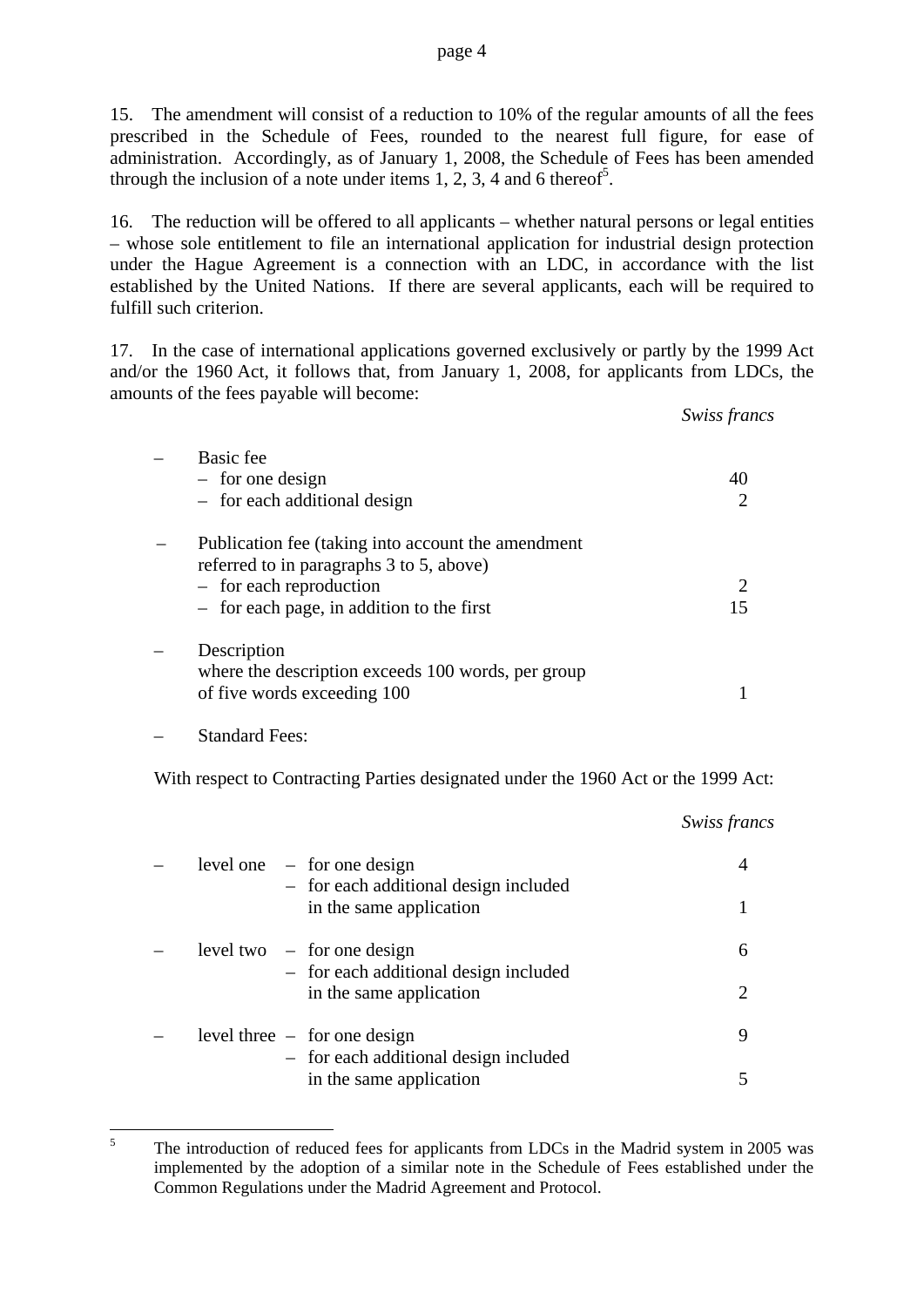page 5

In the case of international applications governed exclusively by the 1934 Act:

*Swiss francs* 

| $\equiv$ | Basic fee               |    |
|----------|-------------------------|----|
|          | for one design          |    |
|          | for two to 50 designs   | 43 |
|          | for $51$ to 100 designs | 64 |

18. The amended text of the Schedule of Fees is reproduced in the Annex hereto.

19. With respect to the payment of individual fees by design applicants from LDCs, the Assembly of the Hague Union also approved at its twenty-fourth session the following text of a recommendation:

"Contracting Parties that make, or have made, a declaration under Article 7(2) of the 1999 Act or under Rule 36(1) of the Common Regulations are encouraged to indicate, in that declaration or in a new declaration, that for international applications filed by applicants whose sole entitlement is a connection with a Least Developed Country, in accordance with the list established by the United Nations, the individual fee payable with respect to their designation is reduced to 10% of the fixed amount (rounded, where appropriate, to the nearest full figure)."

November 19, 2007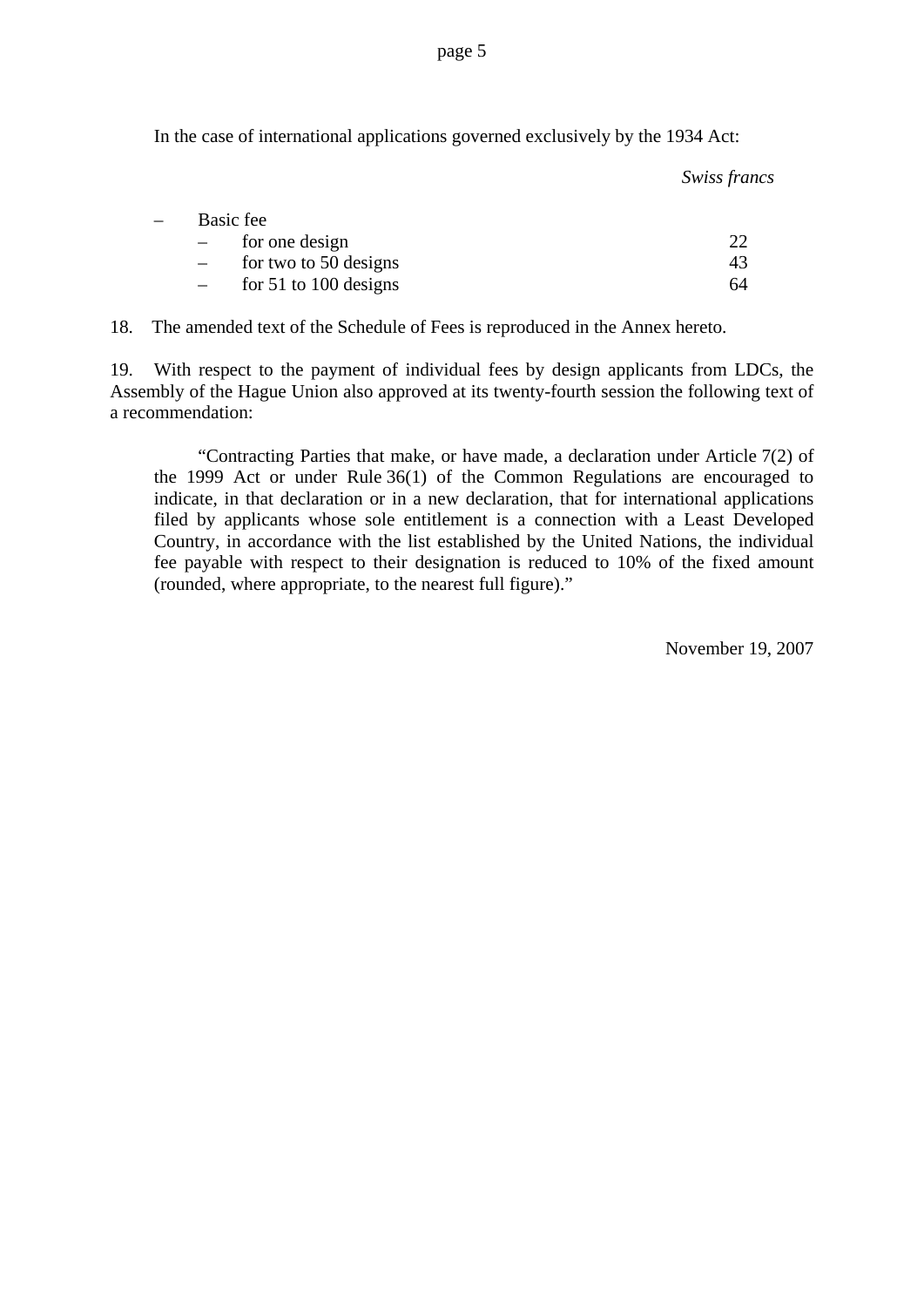#### ANNEX

# **Common Regulations Under the 1999 Act, the 1960 Act and the 1934 Act of the Hague Agreement**

(as in force on January 1, 2008)

 $[...]$ 

## *Rule 12 Fees Concerning the International Application*

(1) [*Prescribed Fees*] (a) The international application shall be subject to the payment of the following fees:

[…]

 (ii) a standard designation fee in respect of each designated Contracting Party that has not made a declaration under Article 7(2) of the 1999 Act or under Rule 36(1), the level of which will depend on a declaration made under subparagraph (c);

[…]

(b) The level of the standard designation fee referred to in subparagraph (a)(ii) shall be as follows:

(i) for Contracting Parties whose office does not carry out any examination on substantive grounds: ..............................................................................level one

(ii) for Contracting Parties whose office carries out examination on substantive grounds, other than as to novelty:......................................level two

(iii) for Contracting Parties whose office carries out examination on substantive grounds, including examination as to novelty either *ex officio* or following opposition by third parties:............................................level three

(c) (i) Any Contracting Party whose legislation entitles it to the application of level two or three under subparagraph (b) may, in a declaration, notify the Director General accordingly. A Contracting Party may also, in its declaration, specify that it opts for the application of level two, even if its legislation entitles it to the application of level three.

 (ii) Any declaration made under item (i) shall take effect three months after its receipt by the Director General or at any later date indicated in the declaration. It may also be withdrawn at any time by notification addressed to the Director General, in which case such withdrawal shall take effect one month after its receipt by the Director General or at any later date indicated in the notification. In the absence of such a declaration, or where a declaration has been withdrawn, level one will be deemed to be the level applicable to the standard designation fee in respect of that Contracting Party.

[…]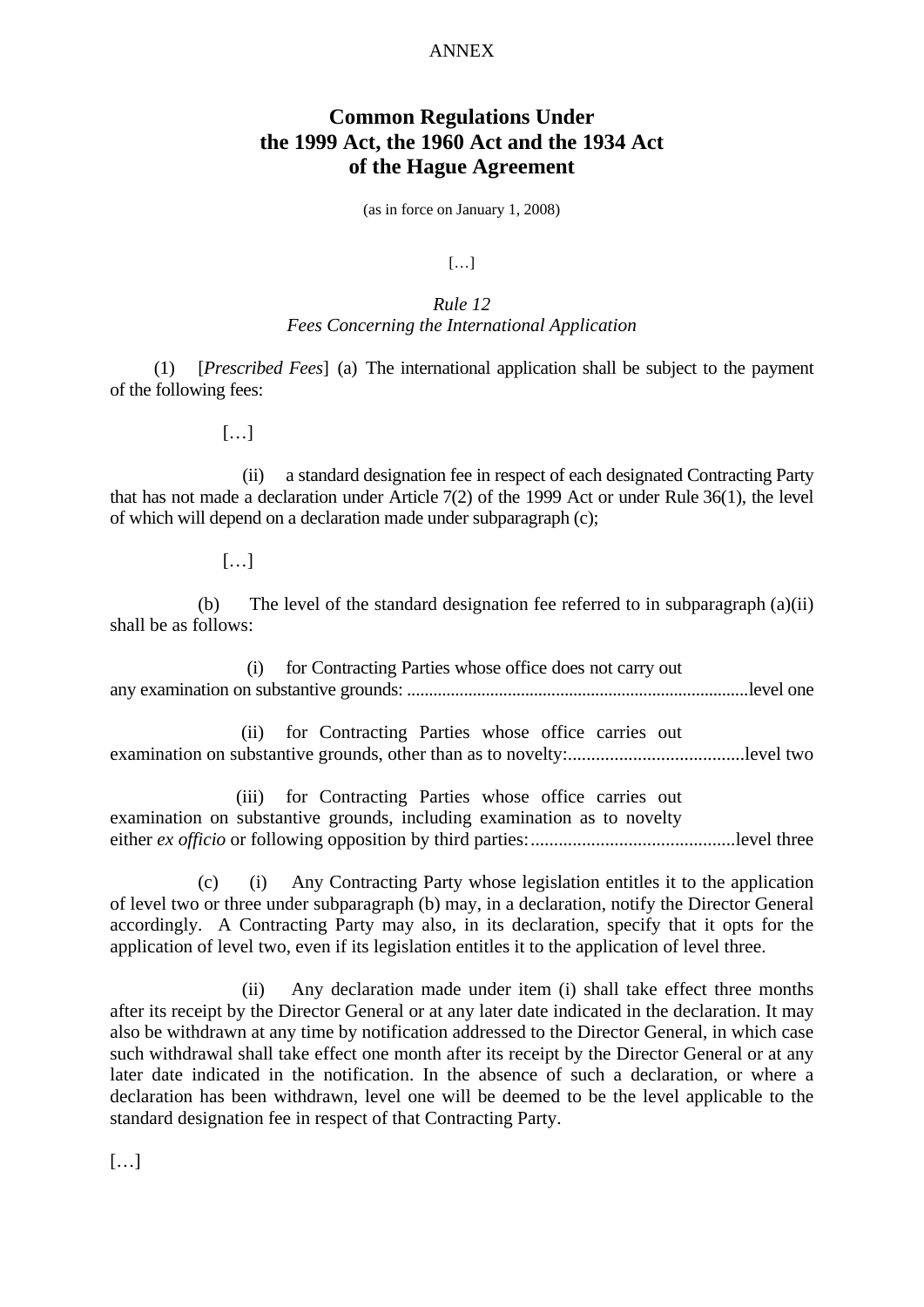Annex, page 2

## SCHEDULE OF FEES

(as in force on January 1, 2008)

I. *International Applications Governed Exclusively or Partly by the 1960 Act or by the 1999 Act* 

|                                                     | Swiss francs |
|-----------------------------------------------------|--------------|
| Basic fee*                                          |              |
| For one design<br>1.1                               | 397          |
| For each additional design included in the<br>1.2   |              |
| same international application                      | 19           |
| Publication fee <sup>*</sup>                        |              |
| For each reproduction to be published<br>2.1        | 17           |
| For each page, in addition to the first,<br>2.2     |              |
| on which one or more reproductions                  |              |
| are shown (where the reproductions                  |              |
| are submitted on paper)                             | 150          |
| Additional fee where the description exceeds        |              |
| 100 words per word exceeding 100 words <sup>*</sup> | 2            |
|                                                     |              |

1

<sup>∗</sup> For international applications filed by applicants whose sole entitlement is a connection with a Least Developed Country, in accordance with the list established by the United Nations, the fees intended for the International Bureau are reduced to 10% of the prescribed amounts (rounded to the nearest full figure). If there are several applicants, each must fulfill the said criterion. Where such fee reduction applies, the basic fee is fixed at 40 Swiss francs (for one design) and 2 Swiss francs (for each additional design included in the same international application), the publication fee is fixed at 2 Swiss francs for each reproduction and 15 Swiss francs for each page, in addition to the first, on which one or more reproductions are shown, and the additional fee where the description exceeds 100 words is fixed at 1 Swiss franc per group of five words exceeding 100 words.